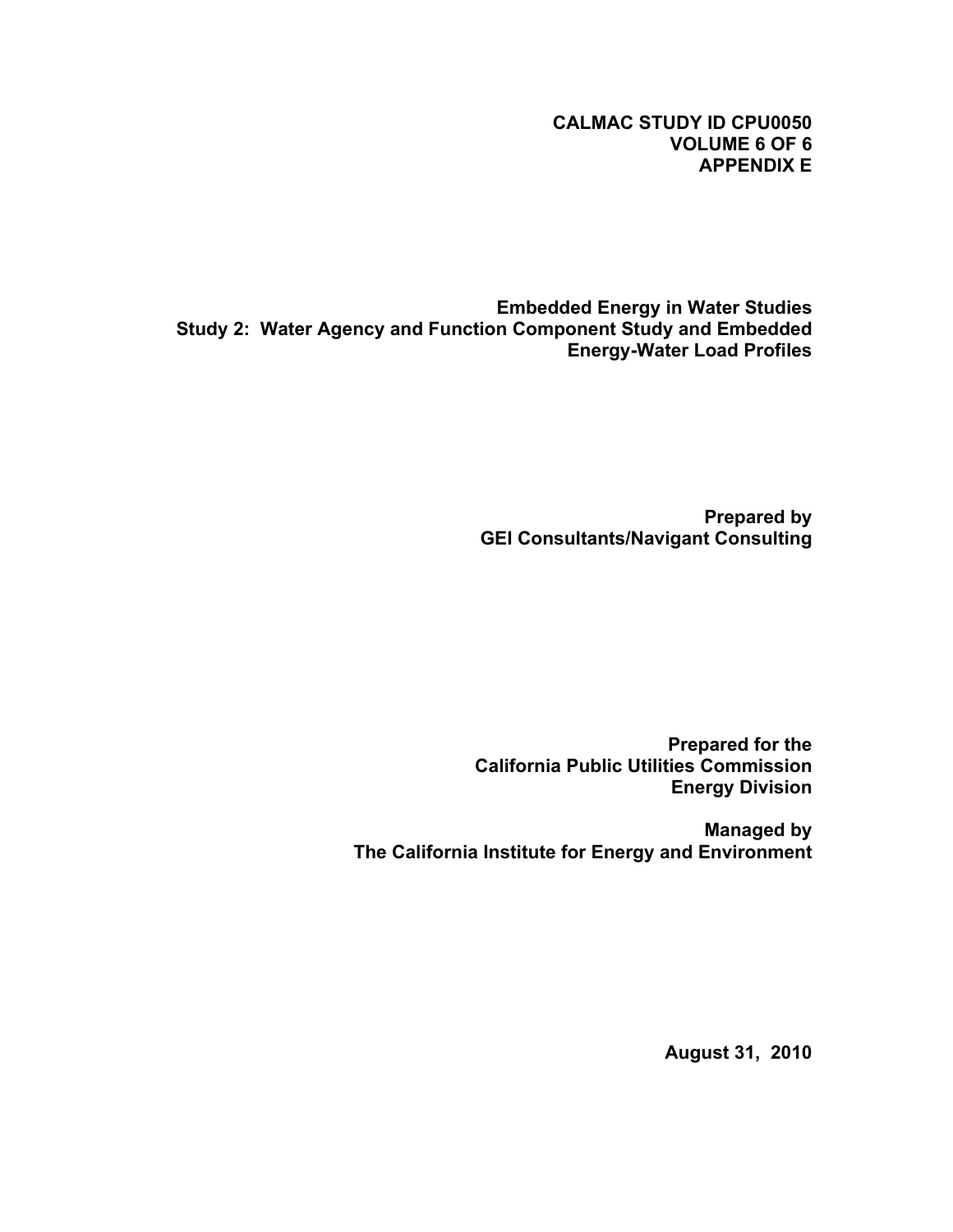# **E.1 Introduction**

In 2005, to estimate the amount of water-related energy consumed in California, staff of the California Energy Commission (CEC) relied on available data that included:

- Energy consumption data reported by electricity sellers required to report annual sales by Standard Industrial Code (SIC) or North American Industry Classification System (NAICS) building codes (hereafter referred to as "SIC/NAICS")
- Anecdotal information from water and wastewater treatment plant operators
- Input from other state agencies

These data, although illustrative, were not definitive for the purpose of quantifying electricity use by the water sector. CEC staff then attempted to organize that data in a manner that facilitated allocating water-related energy to the various segments of the water use cycle. All end uses of energy were included in that process - i.e.:

- 1. Energy used by water and wastewater agencies themselves in the conduct of their respective missions. Water and wastewater operations include (a) production, collection, conveyance, treatment and delivery of potable water; (b) collection, transport, treatment and disposal of wastewater; and (c) additional treatment and delivery of recycled water.
- 2. Other end uses were comprised of both agricultural and urban pumping, heating and other energy uses needed to support end uses of water, including residential, commercial and industrial indoor and outdoor water uses. Agricultural uses of water (irrigation pumping and potentially other uses) were also included.

The fundamental problem in comparing these data to Studies 1 and 2 is that the CEC's database contains information about electricity sales, while Studies 1 and 2 focus on electricity requirements by California water and wastewater agencies. (Natural gas was included in the scope of the studies but most water-related natural gas is used for heating; little natural gas consumption is used by the water sector itself.) While it seems logical that there should be a reasonable correlation between these two data sets, the amount of electricity sales reported by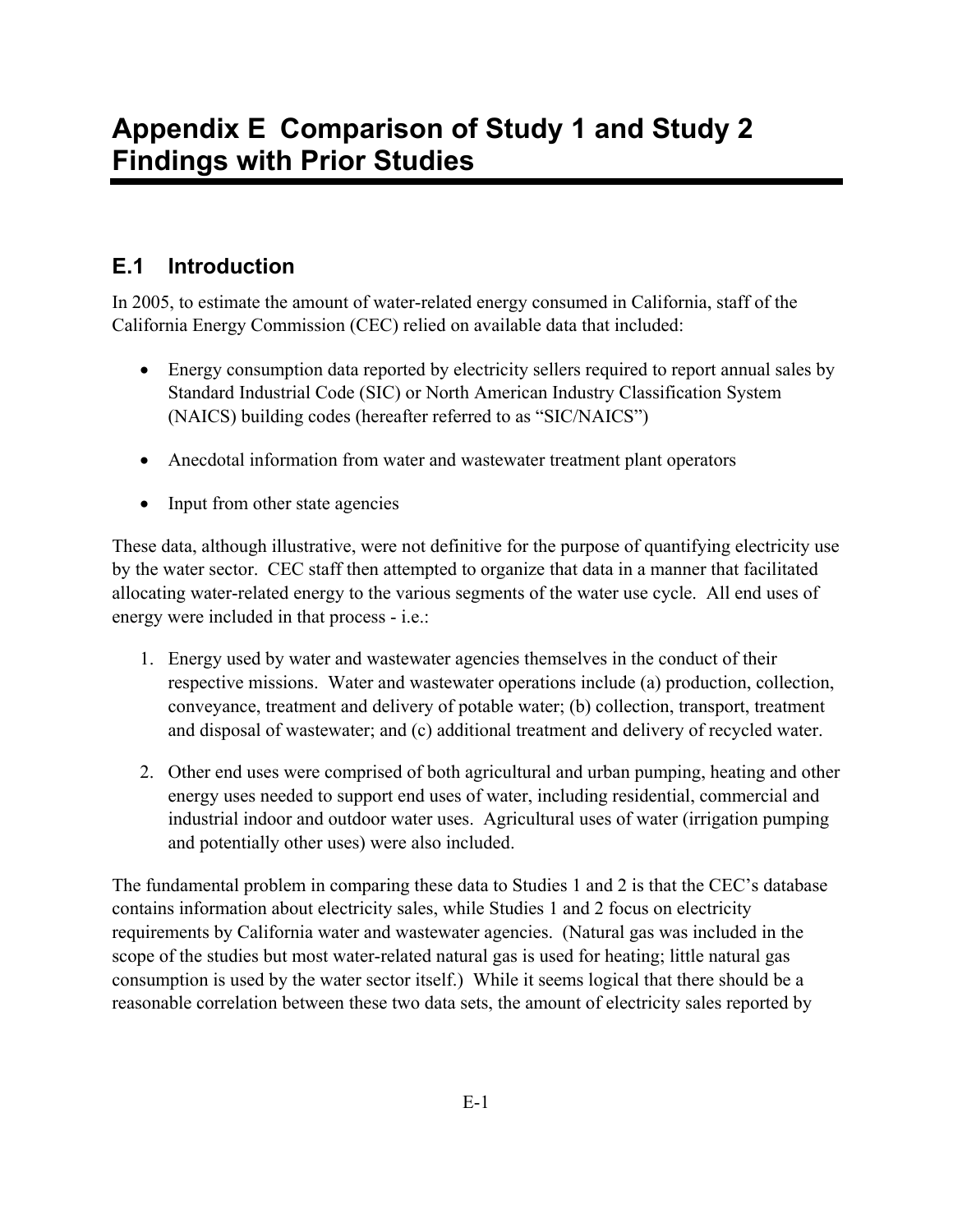SIC/NAICS does not accurately report the nature of the energy end use for the following reasons related to how data is categorized: $<sup>1</sup>$  $<sup>1</sup>$  $<sup>1</sup>$ </sup>

- 1. *Inconsistent application of SIC/NAICS codes*. Organizations assign these codes differently. Even within any particular organization, individuals assign these codes differently.
	- a. Although there is a specific code for wastewater treatment agencies, the NAICS database reported that only 1,926 organizations nationwide use the code 221320 Sewage Treatment Facilities.<sup>[2](#page-2-1)</sup> Meanwhile, the Water Environment Research Foundation (WERF) reports that there are 16,583 public wastewater treatment facilities in the U.S.<sup>[3](#page-2-2)</sup> There are many potential causes for this inconsistency:
		- i. Many cities have their own sewage treatment agencies. The California Association of Sanitation Agencies has 123 members. In fact, CEC staff observed that some reporting entities considered municipal water and wastewater systems as "governmental" functions and included energy use for these types of uses under that category.
		- ii. CEC staff also observed that significant quantities of energy are classified to "Transportation and Utilities" (SIC Code 49). This general category may include both potable and wastewater energy uses for both the urban and agricultural sectors.
	- b. NAICS code 221310 "Water Supply and Irrigation Systems" can be used for water supply, treatment, distribution, irrigation, etc. However, energy used for agricultural pumping is sometimes reported to a specific farming code by crop. CEC staff also noted that energy used for "water pumping" often gets lumped together, whether for conveyance of supplies or for agricultural pumping.

The assignment of SIC/NAICS codes is made by individual staff, including the meter installer; the customer service representative that creates the new meter record and assigns a tariff code for billing purposes; and the engineer that approved the electric service design and capacity. Of necessity, judgment is applied by many different types of staff when assigning codes, creating many opportunities for inconsistent classifications.

2. *A single energy meter may serve multiple end uses*. Meters that serve multiple purposes may be coded to any one of the purposes or to a very broad generic category. Further,

<span id="page-2-0"></span><sup>1</sup> Interview with Lorraine White, Senior Energy Specialist, California Energy Commission, March 2, 2009. 2

<span id="page-2-2"></span><span id="page-2-1"></span><sup>&</sup>lt;sup>2</sup> North American Industry Classification System website as of May 9, 2010: <http://www.naics.com/naics22.htm> <sup>3</sup> Water Environment Research Foundation "FACT Sheet," Wastewater Sludge: A New Resource for Alternative Energy and Resource Recovery," [http://www.werf.org/.](http://www.werf.org/)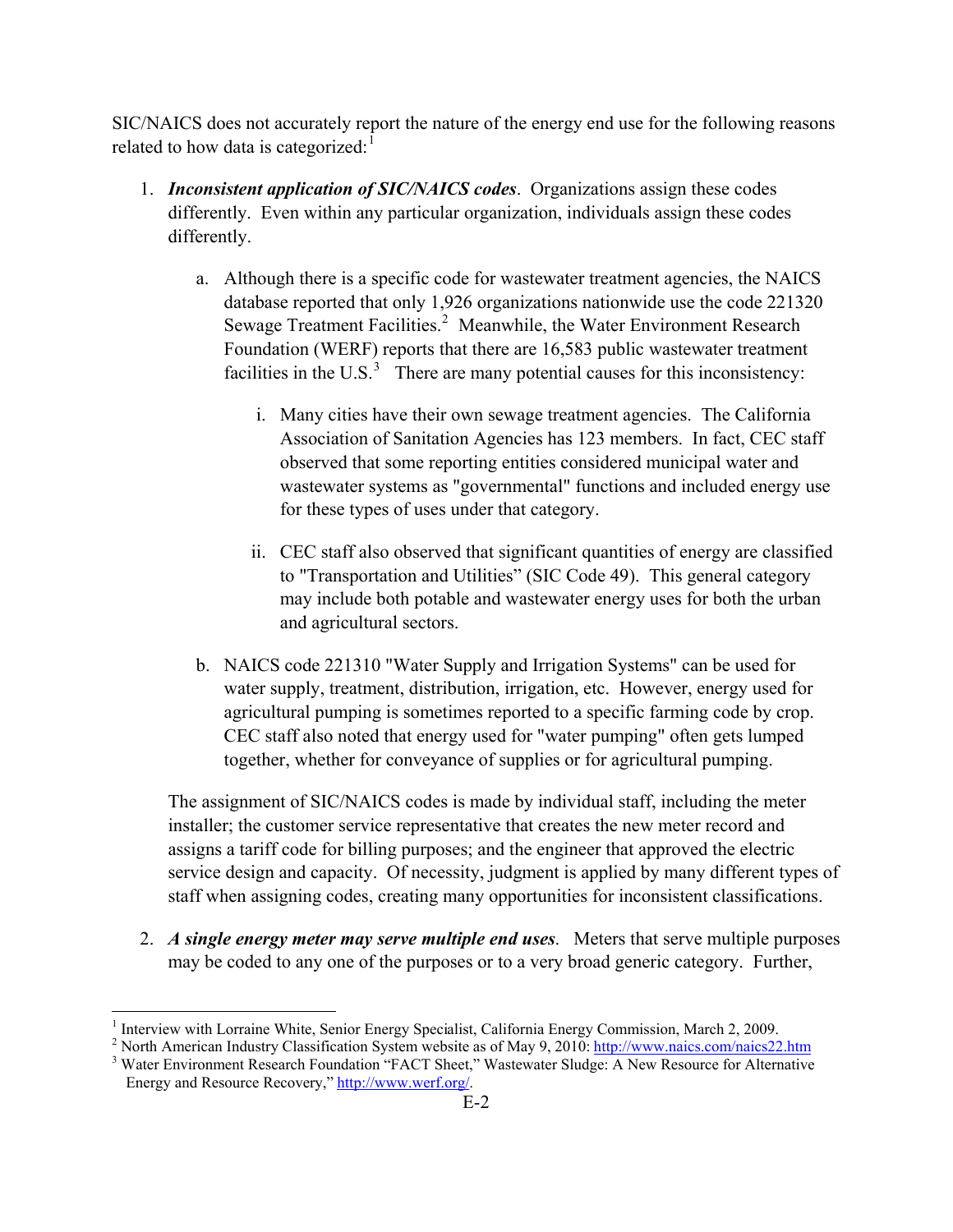there are inconsistencies as to which codes are used for ancillary systems that support primary functions.

- a. Energy used in the administrative headquarters of a large regional water agency may be classified to "Water", "Commercial", "Industrial", "Governmental", or something else entirely.
- b. A farming facility may have been classified as "Crops", "Livestock", or "Irrigation Water Pumping." A particular farm could in fact have some component of all three classes (grow some crops, raise some animals and irrigate some land); but most customer billing systems require that the metered electric load be classified to a single end use description.
- 3. *Loads connected to energy meters can change over time*. SIC/NAICS codes may not be updated to reflect these changes.

CEC staff that manage the state's database of energy consumption by SIC/NAICS observed that electricity sellers vary as to how they report water-related energy consumption. There were too many inconsistencies and unknowns to enable reclassifying these data to segments of the water use cycle.

Despite all of these data imperfections, the CEC's database of statewide energy consumption was the best source of data available in 2005, and it probably still is.<sup>[4](#page-3-0)</sup> So, what is the total amount of energy used in California by the water sector itself? The best answer as of 2006 (CEC 2006) was 12,383 GWh - the sum of urban and agricultural water supply and treatment plus wastewater treatment - about 4.9% of total electricity consumption in California during calendar year 2001. During the course of Study 1, however, the Study Team became aware that the electricity data collected from the nine wholesale water agencies were not exactly the same as that reported in the CEC's energy consumption database that was used to support its estimates of water-related electricity. In addition, it appeared that groundwater energy was significantly understated.

After comparing the sources of differences in the data, the Study Team recommended adjusting the allocation between energy used by the water sector itself and water-related end uses. The results of the Study Team's recommended adjustments are reflected in Figure E-1 below.

<span id="page-3-0"></span><sup>4</sup> California Energy Consumption Database, California Energy Commission's website: <http://www.ecdms.energy.ca.gov/>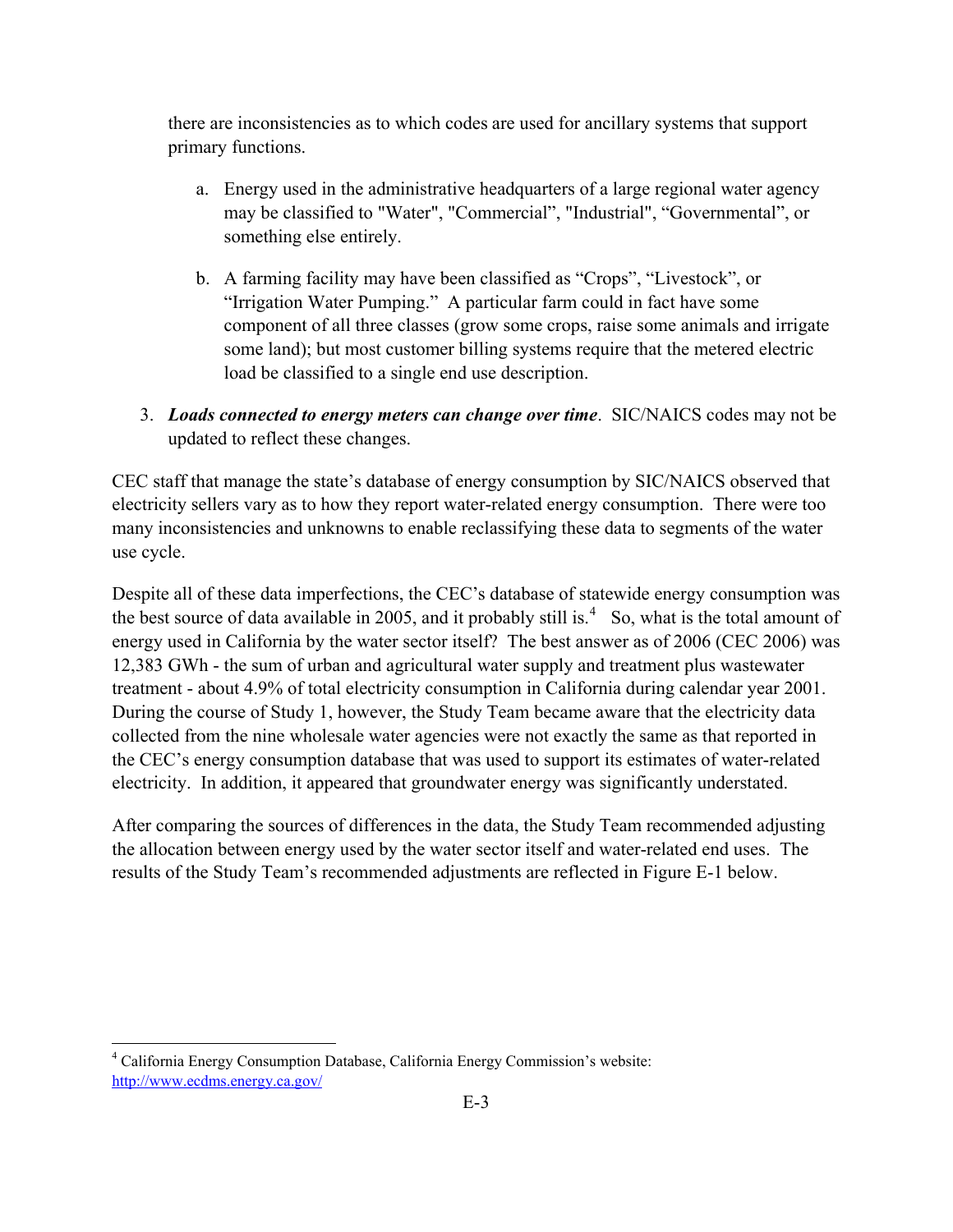

**Figure E-1 – Water-Related Electricity Consumption by Segment of the Water Use Cycle[5](#page-4-0)**

The following discussion describes the bases for these recommended adjustments.

# **E.2 Analysis**

Based on the data collected through Studies 1 and 2, the Study Team believes that the amount of electricity used by the water sector itself is considerably higher than the CEC's original estimates (2005), and also higher than the adjusted numbers (CEC 2006) that were based on very conservative assumptions. Table E-1 below summarizes the differences between the Study Team's estimates and past report. Since water sector energy use establishes the value of energy deemed "embedded" in a unit of avoided water consumption, the energy value of water efficiency measures increases as more electricity consumption is allocated to the water sector itself.

<span id="page-4-0"></span> $\overline{a}$  $<sup>5</sup>$  Estimated electricity use by segment of the water use cycle reflects the Study Team's recommended adjustments.</sup>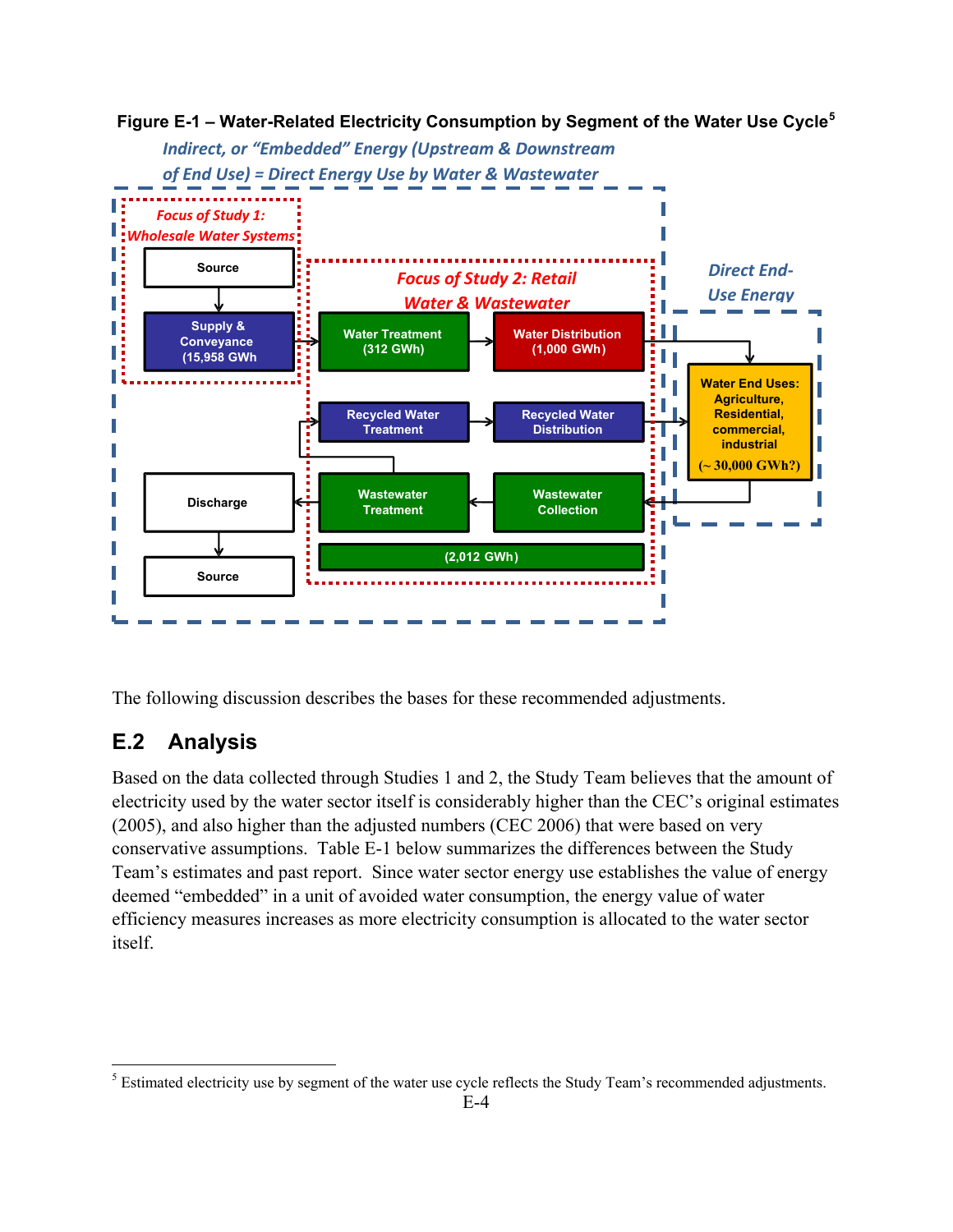| <b>••••••</b>                                                           |                         |                         |                |                |  |  |  |
|-------------------------------------------------------------------------|-------------------------|-------------------------|----------------|----------------|--|--|--|
| <b>Segment of the Water Use Cycle</b>                                   | <b>CEC Study (2005)</b> | <b>CEC Study (2006)</b> | <b>Study 1</b> | <b>Study 2</b> |  |  |  |
|                                                                         |                         |                         |                |                |  |  |  |
| Supply                                                                  |                         |                         |                |                |  |  |  |
|                                                                         |                         |                         | 15,786         | 172            |  |  |  |
| Conveyance                                                              |                         |                         |                |                |  |  |  |
|                                                                         | 10,742                  | 10,371                  |                |                |  |  |  |
| <b>Water Treatment</b>                                                  |                         |                         |                | 312            |  |  |  |
| <b>Water Distribution</b>                                               |                         |                         |                | 1,000          |  |  |  |
|                                                                         |                         |                         |                |                |  |  |  |
| <b>Wastewater Treatment</b>                                             | 2,012                   | 2,012                   |                | 2,012          |  |  |  |
|                                                                         |                         |                         |                |                |  |  |  |
| <b>Total Water Sector Electricity Use</b>                               | 12,754                  | 12,383                  |                | 19,282         |  |  |  |
|                                                                         |                         |                         |                |                |  |  |  |
| % of Total Statewide Electricity Requirements                           | $5.1\%$                 | 4.9%                    |                | 7.7%           |  |  |  |
|                                                                         |                         |                         |                |                |  |  |  |
| Note: Excludes estimates of electricity consumption for water end uses. |                         |                         |                |                |  |  |  |
|                                                                         |                         |                         |                |                |  |  |  |

### **Table E-1: Comparison of Calendar Year 2001 Statewide Water Sector Electricity Use (GWh)**

The adjustments recommended by the Study Team are very conservative. We believe the true amount of electricity used by the state's water sector is more than 8%. The rest of this appendix describes in detail the data and methods used to make the adjustments found in Table E-1.

Table E-2 shows the amount of water-related electricity estimated by the CEC in 2005 and then adjusted in 2006.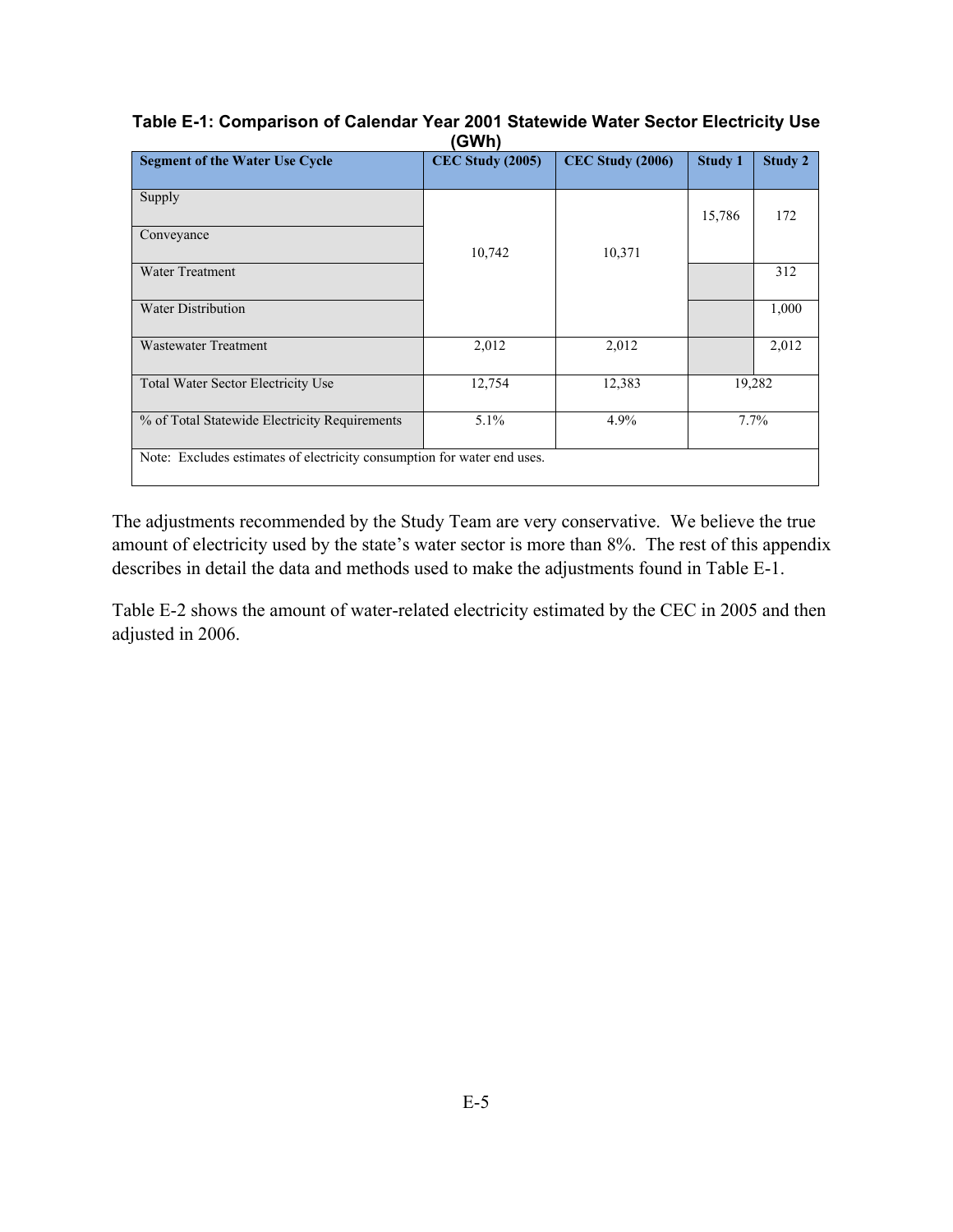|                                                                            | <b>CEC 2005</b> | <b>CEC 2006</b> | <b>Description of Energy Consuming</b>                                                                                                                       |  |  |  |
|----------------------------------------------------------------------------|-----------------|-----------------|--------------------------------------------------------------------------------------------------------------------------------------------------------------|--|--|--|
|                                                                            | Report          | Report          | <b>Equipment Included in Segment</b>                                                                                                                         |  |  |  |
| 2001 Water Supply and Treatment (GWh)                                      |                 |                 |                                                                                                                                                              |  |  |  |
| Urban                                                                      | 7,554           | 7,583           | Energy use by pumps (raw surface water,<br>groundwater, distribution) and treatment<br>plants to supply water to urban areas                                 |  |  |  |
| Agricultural                                                               | 3,188           | 2,788           | Energy use by SWP, CVP, and WAPA to<br>convey water to Irrigation Districts.<br>Groundwater pump and booster pump<br>energy consumed by Irrigation districts |  |  |  |
| Subtotal: Water Supply &<br><b>Treatment</b>                               | 10,742          | 10,371          |                                                                                                                                                              |  |  |  |
| 2001 Water End Uses (GWh)                                                  |                 |                 |                                                                                                                                                              |  |  |  |
| Agricultural                                                               | 7,372           | 7,372           | On-farm (privately owned) groundwater<br>pump and booster pump energy use                                                                                    |  |  |  |
| Residential                                                                |                 |                 | Water heating and water cooling appliances.                                                                                                                  |  |  |  |
| Commercial                                                                 | 27,887          | 28,258          | Energy use by appliances that use water<br>(Example: dishwashers and laundry                                                                                 |  |  |  |
| Industrial                                                                 |                 |                 | machines)                                                                                                                                                    |  |  |  |
| <b>Subtotal: Water End Uses</b>                                            | 35,259          | 35,630          |                                                                                                                                                              |  |  |  |
| 2001 Wastewater Treatment (GWh)                                            |                 |                 |                                                                                                                                                              |  |  |  |
| <b>Wastewater Treatment</b>                                                | 2,012           | 2,012           | Energy used by wastewater treatment<br>plants                                                                                                                |  |  |  |
| 2001 Total (GWh)                                                           |                 |                 |                                                                                                                                                              |  |  |  |
| <b>Total Water-Related Energy Use</b>                                      | 48,013          |                 | Sum of the energy use above                                                                                                                                  |  |  |  |
| <b>Total California Energy Use</b>                                         |                 | 250,494         | All energy use by all end uses in California                                                                                                                 |  |  |  |
| Water-Related Energy Use as a<br>Percent of Total California Energy<br>Use |                 | 19.2%           |                                                                                                                                                              |  |  |  |

#### **Table E-2: 2001 Energy Use by the Water Sector as Reported in Past CEC studies[6](#page-6-1)**

Note that some groundwater pumping energy is included in both the Urban and Agricultural sectors of the Water Supply and Treatment segments, and some also appears under Agricultural Water End Uses. The CEC's 2005 report states that agricultural end use includes 4,499 GWH of energy use by groundwater pumps while the remaining 2,873 GWH is used by booster pumps (water distribution systems).<sup>[7](#page-6-0)</sup> For consistency with classifications along the water use cycle, the amount of energy used for groundwater pumping should be considered "Supply" and the amount of energy used by booster pumps should be classified as "Distribution."

Studies 1 and 2 collected data about energy uses by the water and wastewater sectors themselves. To identify the amount of energy that is deemed "embedded in water" – i.e., electricity use by water and wastewater agencies themselves that could be avoided by reducing water consumption - the Study Team removed energy attributable solely to end uses of water and reallocated

<span id="page-6-1"></span> $6$  CEC 2006, "Table 3. Recommended adjustments to WER Table 1-1, Water-related energy use in California in 2001", p.16 (with subtotals added).

<span id="page-6-0"></span><sup>&</sup>lt;sup>7</sup> CEC 2005, "Table 1-4: Energy Consumed in Agriculture for Water", p.13.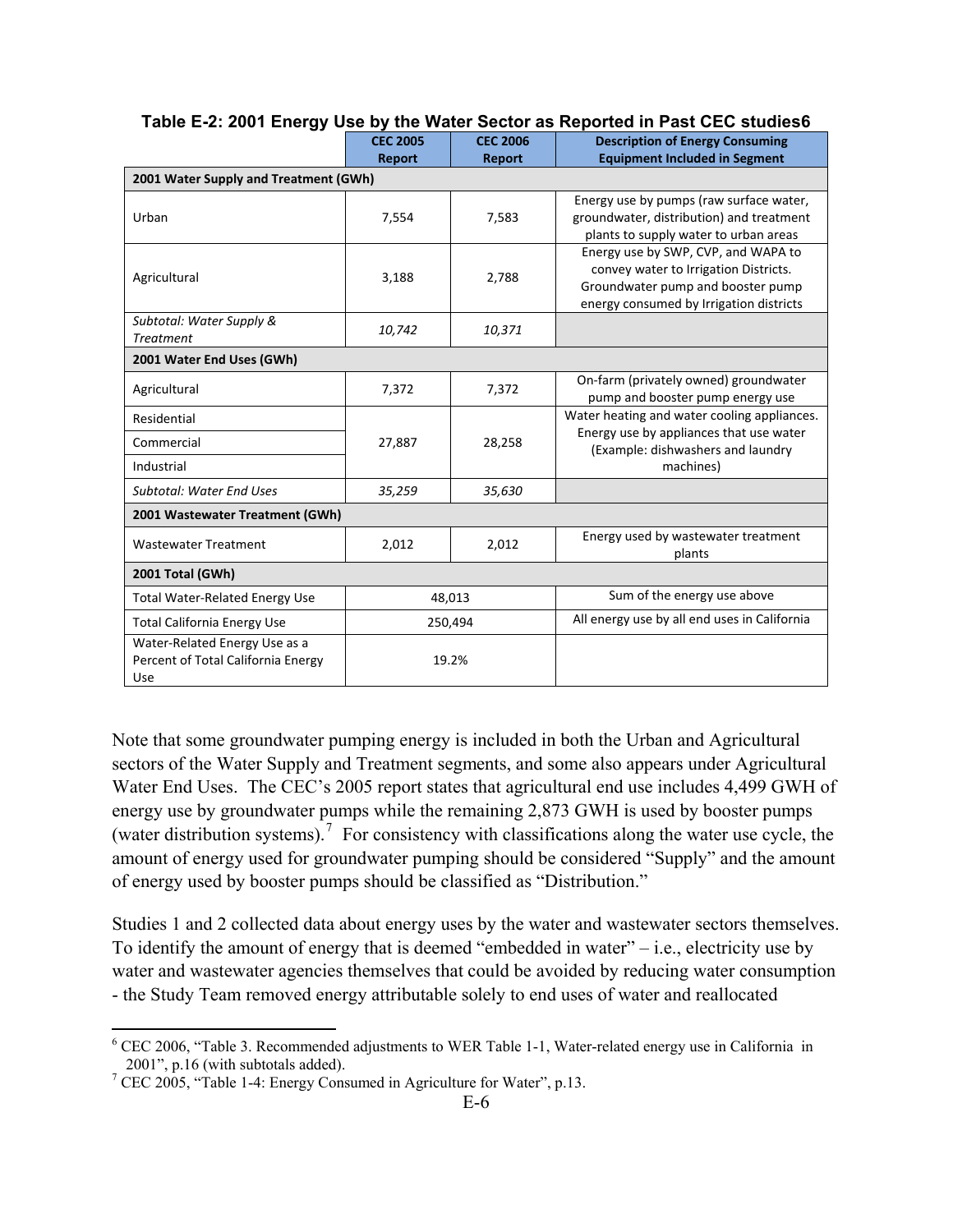agricultural groundwater energy to the Supply and Conveyance segment. These adjustments increase the amount of water sector energy use from the 4.9% reported in the CEC's studies, to 6.7% (see Table E-3 below).

| Table E-3: 2001 Energy Use by the Water Sector as Reported in Past CEC studies with |
|-------------------------------------------------------------------------------------|
| <b>Study Team Adjustments</b>                                                       |

|                                                                         | <b>Energy Use<sup>a</sup></b> | <b>Description of Energy Consuming</b><br><b>Equipment Included in Segment</b>                                                                               |
|-------------------------------------------------------------------------|-------------------------------|--------------------------------------------------------------------------------------------------------------------------------------------------------------|
| <b>Water Supply and Treatment (GWh)</b>                                 |                               |                                                                                                                                                              |
| Urban                                                                   | 7,583                         | Energy use by pumps (raw surface water,<br>groundwater, distribution) and treatment<br>plants to supply water to urban areas                                 |
| Agricultural (Irrigation Districts)                                     | 2,788                         | Energy use by SWP, CVP, and WAPA to<br>convey water to Irrigation Districts.<br>Groundwater pump and booster pump<br>energy consumed by Irrigation districts |
| Agricultural (On-Farm)                                                  | 4,499                         | On-farm (privately owned) groundwater<br>pump energy use                                                                                                     |
| <b>Supply &amp; Treatment Subtotal (GWh)</b>                            | 14,870                        |                                                                                                                                                              |
| <b>Wastewater Treatment</b>                                             | 2,012                         | Energy used by wastewater treatment<br>plants                                                                                                                |
| <b>Total Water-Related Energy Use (GWh)</b>                             | 16,882                        | Sum of the water segments above                                                                                                                              |
| Total California Energy Use                                             | 250,494                       | All energy use by all end uses in California                                                                                                                 |
| Water-Related Energy Use as a Percent of<br>Total California Energy Use | 6.7%                          |                                                                                                                                                              |
| a) Obtained from CEC 2006.                                              |                               |                                                                                                                                                              |

## **Comparison with Study 1 Data**

The CEC's studies used energy consumption data from calendar year 2001. Consequently, the Study Team compared Study 1 estimated electricity use in the Water Supply and Conveyance sector to the totals estimated by the CEC's studies.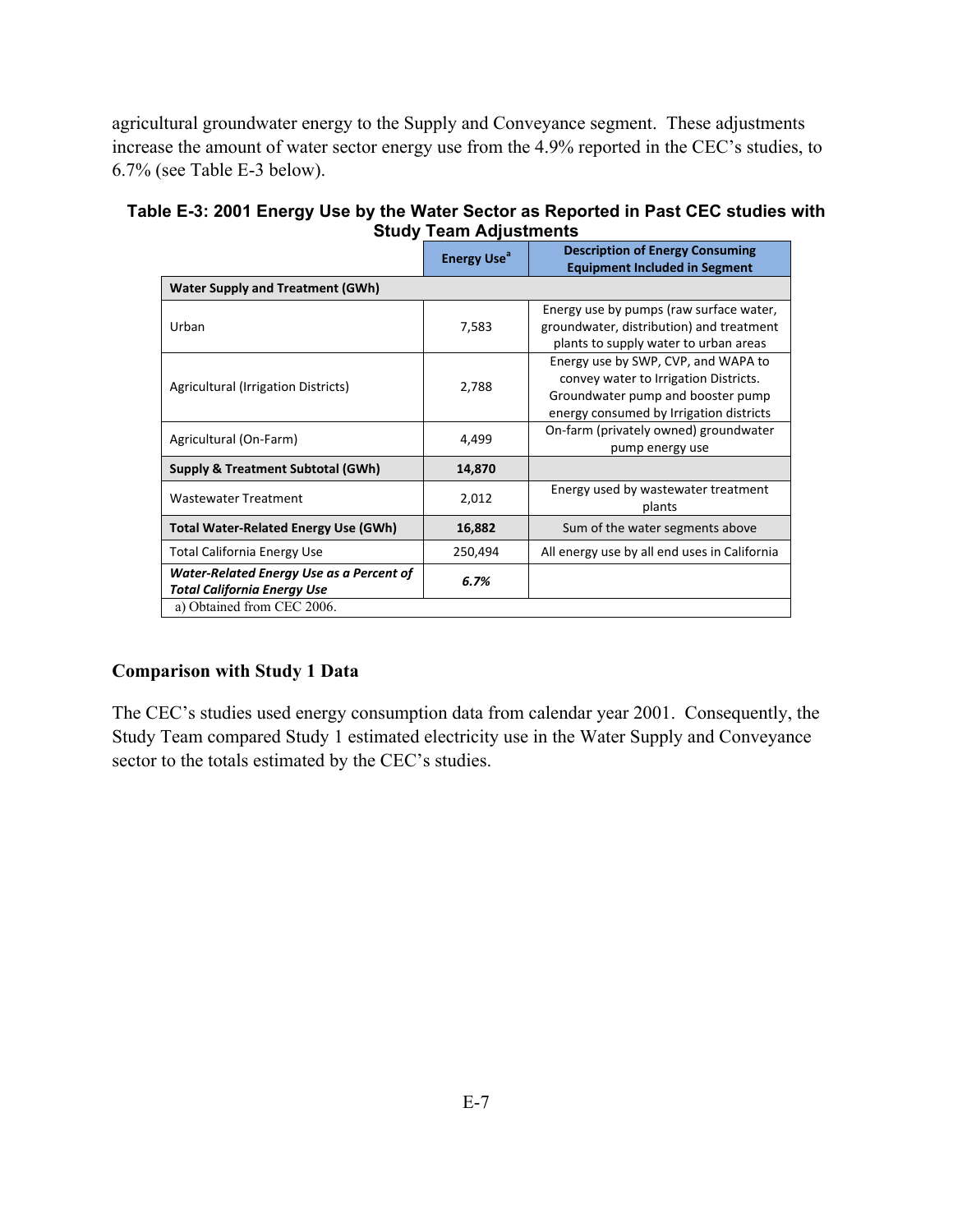|                                                                                                 | <b>Electricity</b>                                       | <b>Study 1 Data Collected for CY2001</b>             |                                                                  |                                      |                                               |  |
|-------------------------------------------------------------------------------------------------|----------------------------------------------------------|------------------------------------------------------|------------------------------------------------------------------|--------------------------------------|-----------------------------------------------|--|
| <b>Supply &amp; Conveyance</b><br><b>Electricity Use</b>                                        | <b>Sales</b><br><b>Reported</b><br>to CEC<br>$(GWh)^{a}$ | <b>Total</b><br><b>Energy</b><br><b>Use</b><br>(GWh) | <b>In-Conduit</b><br><b>Energy</b><br><b>Production</b><br>(GWh) | <b>Net</b><br>Energ<br>y Use<br>(GWh | Source(s)                                     |  |
| <b>State Water Project (SWP)</b>                                                                | 6,349                                                    | 6,352                                                | 1,933                                                            | 4,420                                | Bulletin 132, DWR                             |  |
| <b>Central Valley Project (CVP)</b>                                                             | 1,595                                                    | 833                                                  | 0.85                                                             | 832                                  | Data from USBR                                |  |
| <b>Colorado River Aqueduct (CRA)</b>                                                            | 2,484                                                    | 2,483                                                | $\theta$                                                         | 2,483                                | Data from MWD staff                           |  |
| <b>Metropolitan Water District of</b><br><b>Southern California (MWD)</b>                       | $\theta$                                                 | $\Omega$                                             | 363                                                              | $-363$                               | Data from MWD staff                           |  |
| <b>Santa Clara Valley Water District</b><br>(SCVWD)                                             | 0                                                        | 36                                                   | $\Omega$                                                         | 36                                   | Data from SCVWD                               |  |
| <b>San Francisco Public Utilities</b><br><b>Commission (SFPUC)</b>                              | $\theta$                                                 | 14                                                   | $\Omega$                                                         | 14                                   | Data from and interviews with<br><b>SFPUC</b> |  |
| <b>Modesto Irrigation District (MID)</b>                                                        | 89                                                       | $\Omega$                                             | $\theta$                                                         | $\Omega$                             | Data from MID                                 |  |
| <b>San Diego County Water</b><br><b>Authority (SDCWA)</b>                                       | $\theta$                                                 | $\Omega$                                             | $\theta$                                                         | $\Omega$                             | Data from and interviews with<br><b>SDCWA</b> |  |
| <b>Los Angeles Department of Water</b><br>and Power (LADWP)                                     | 181                                                      | $\Omega$                                             | $\theta$                                                         | $\theta$                             | Data from LADWP                               |  |
| Urban & Agricultural<br>Groundwater                                                             | unknown                                                  | 6,068                                                | $\bf{0}$                                                         | 6,068                                | <b>Estimated by Study 1</b>                   |  |
| <b>Total</b>                                                                                    | $14,870^b$                                               | $15,786^c$                                           | 2,297                                                            | 13,469                               |                                               |  |
| a) Electricity sales values for individual suppliers taken from http://www.ecdms.energy.ca.gov/ |                                                          |                                                      |                                                                  |                                      |                                               |  |

**Table E-4: Calendar Year 2001 Electricity Consumption by Wholesale Water Agency** 

b) Number obtained from "Supply & Treatment Subtotal" in Table E-3 and includes Supply & Conveyance, Water Treatment and Water Distribution.

c) This estimate was computed by the Study Team and only includes Supply & Conveyance.

Although the CEC's prior studies netted in-conduit hydropower from estimated energy intensities, total electricity requirements of the state's water systems were reported on a gross basis. The electricity reported by SWP and CRA confirm that these values were not reduced for in-conduit hydropower. The CEC's estimate of 14,870 GWh for Water Supply and Treatment is lower by 916 GWh than the amount of electricity estimated in Study 1 for the Water Supply and Conveyance segment alone. We believe this amount is the minimum difference between the CEC's studies and Study 1. The actual number may be much higher.

Although Study 1 did not collect data from enough water agencies to complete an agency by agency comparison, electricity sales reported by the two largest wholesale water conveyance systems (State Water Project and Colorado River Aqueduct) are consistent with the amounts verified through detailed collection and compilation of water and energy data. As can be seen in Table E-4, the primary difference between prior CEC studies and the current Study 1 is the inclusion of estimated groundwater energy.

In order to compare the results of these studies on an equivalent basis, the amount of electricity used in California for water treatment, distribution, and production of other water supplies would need to be added to Study 1 totals for Supply & Conveyance electricity. This aggregate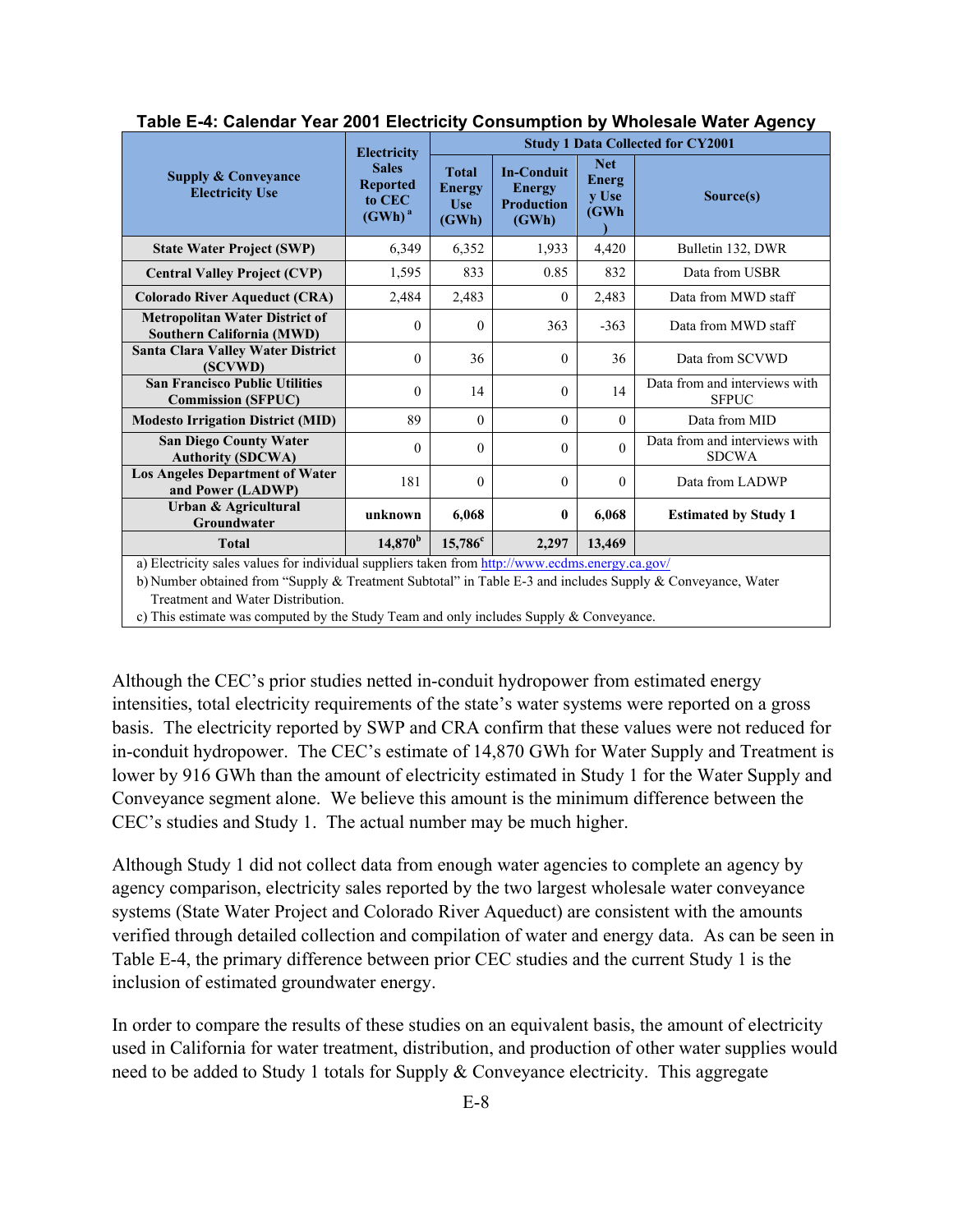comparison is the only comparison possible - a comparison at the function level is not possible because within the Supply and Conveyance segment in the CEC report, energy use by all subsegments of the water use cycle (such as treatment and distribution) are lumped together in the total energy use for Supply and Conveyance, see Table E-5.

|                                          |                                                 | <b>TRAIGE OSG OVUIG</b>                       |                                                                                                                   |  |
|------------------------------------------|-------------------------------------------------|-----------------------------------------------|-------------------------------------------------------------------------------------------------------------------|--|
| Segment of the<br><b>Water Use Cycle</b> | <b>CEC Estimated</b><br>Energy Use <sup>a</sup> | Study 1                                       | <b>Electricity Use</b>                                                                                            |  |
|                                          |                                                 | <b>TBD</b>                                    | Surface Water Pumping by other water agencies                                                                     |  |
|                                          |                                                 | 6,068<br>Groundwater Pumping<br><b>Supply</b> |                                                                                                                   |  |
|                                          |                                                 | <b>TBD</b>                                    | Desalination                                                                                                      |  |
|                                          | 14,870                                          | TBD                                           | Recycled Water (incremental treatment, if any, needed to<br>convert wastewater effluent to usable recycled water) |  |
| Conveyance                               |                                                 | 9,718                                         | Wholesale Water Transport (Conveyance)                                                                            |  |
| <b>Treatment</b>                         |                                                 | <b>TBD</b>                                    | <b>Water Treatment Plants</b>                                                                                     |  |
| <b>Total</b>                             | 14,870                                          | 15,786                                        |                                                                                                                   |  |
|                                          |                                                 |                                               | a) As reported by CEC 2006. The CEC's original estimate included all water-sector related electricity consumption |  |
| except wastewater treatment.             |                                                 |                                               |                                                                                                                   |  |

 **Table E-5: Primary Electricity Uses Within the Supply & Conveyance Segments of the Water Use Cycle** 

It is important to note that the 6,068 GWh Study 1 estimate for groundwater energy was computed on the basis of average depth to groundwater for each major groundwater basin at the beginning and ending of the water year, with average pump efficiency factors applied. The reallocation of 4,499 GWh from Water End Uses to Supply & Conveyance alone accounts for about 74% of the variance in the Supply and Conveyance segment. Since (a) the Study 1 number is an estimate based on average assumptions, and (b) we know that the energy consumption numbers reported by SIC/NAICS are not reliable, it is difficult to determine whether any additional adjustments should be made. It is likely, for example, that some groundwater energy is included in urban and agricultural supply and conveyance (see Table E-6 below).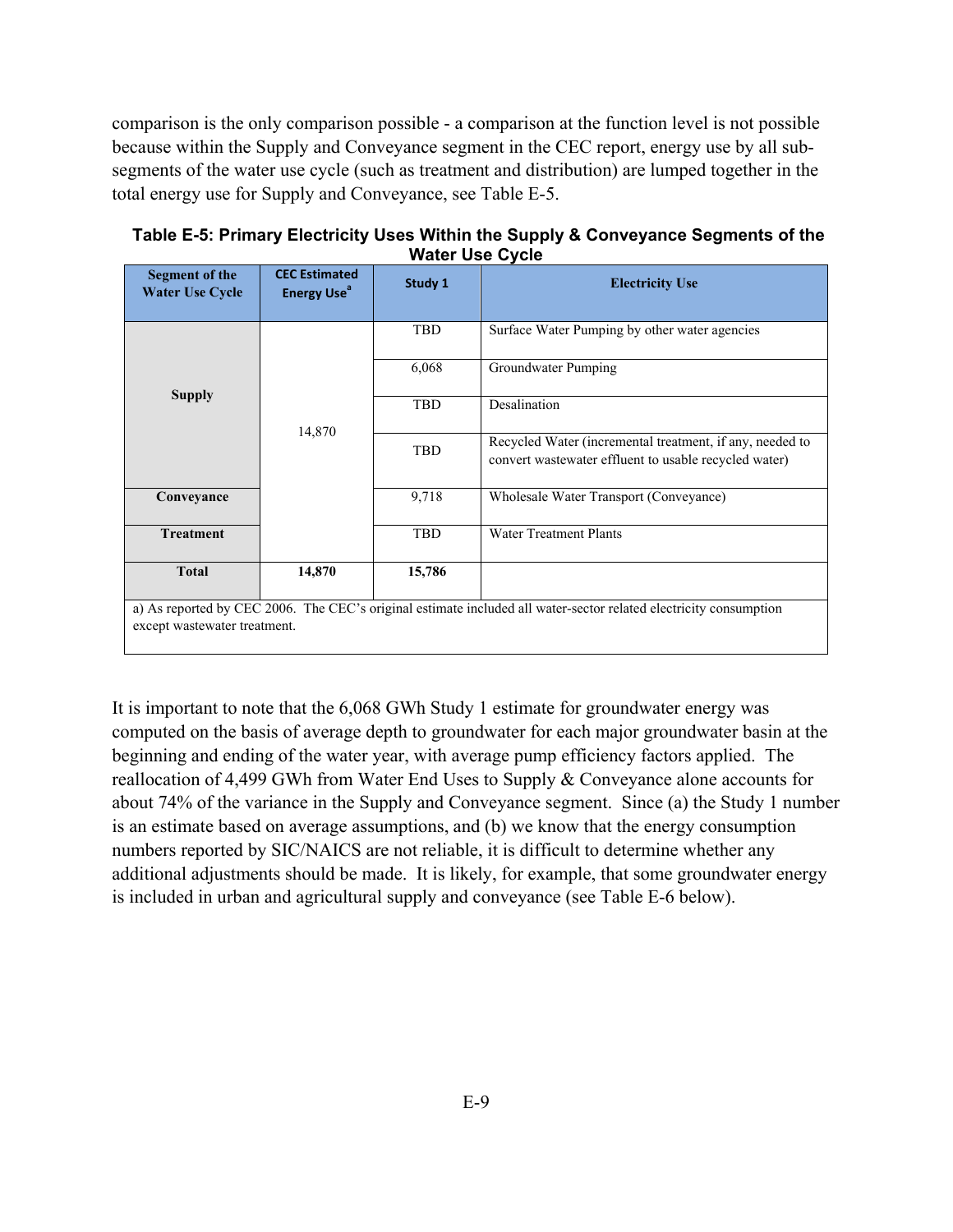|                                         | <b>CEC Estimated</b><br><b>Energy Use<sup>a</sup></b> | Study 1   | <b>Types of Electricity Use</b>                                                                                                                           |
|-----------------------------------------|-------------------------------------------------------|-----------|-----------------------------------------------------------------------------------------------------------------------------------------------------------|
| <b>Water Supply and Treatment (GWh)</b> |                                                       |           |                                                                                                                                                           |
| Urban                                   | Portion of<br>7,583 GWh                               |           | Energy use by pumps (raw surface water,<br>groundwater, distribution) and treatment plants to<br>supply water to urban areas                              |
| Agricultural (Irrigation<br>Districts)  | Portion of<br>2,788 GWh                               | 6,068 GWh | Energy use by SWP, CVP, and WAPA to convey water<br>to Irrigation Districts. Groundwater pump and<br>booster pump energy consumed by Irrigation districts |
| Agricultural (On-Farm)                  | 100% of<br>4,499 GWh                                  |           | On-farm (privately owned) groundwater pump energy<br>use                                                                                                  |
| a) As reported by CEC 2006              |                                                       |           |                                                                                                                                                           |

|  |  | Table E-6: Calendar Year 2001 Groundwater Energy |
|--|--|--------------------------------------------------|
|--|--|--------------------------------------------------|

Study 1 included collection and compilation of data related to surface and groundwater pumping. As discussed above, the primary sources of data were comprised of (a) monthly water and energy data collected from nine large wholesale water agencies, and (b) computed estimates of groundwater energy. The Study 1 estimate of  $15,786$  $15,786$  $15,786$  GWh<sup>8</sup> does not yet include any electricity for desalination or incremental treatment needed to convert wastewater effluent to recycled water. It also does not include any estimates for surface water pumping that may be performed by wholesale water agencies other than the nine Study 1 participants. Consequently, if the Study 1 groundwater energy estimate is deemed reasonable, Supply & Conveyance electricity is likely still understated<sup>[9](#page-10-2)</sup>. At a minimum, we should add the amount of energy used for raw water pumping that was collected through Study  $2$ ,<sup>[10](#page-10-3)</sup> since there is no overlap of agency data between Studies 1 and 2.

### **Comparison with Study 2 Data**

 $\overline{a}$ 

Study 2 collected energy and flow data from  $21<sup>11</sup>$  $21<sup>11</sup>$  $21<sup>11</sup>$  retail water and wastewater agencies across the state for calendar year 2008. Total electricity use during CY2008 was 1,376 GWh. Removing groundwater and raw water pumps from this energy figure (to avoid overlap with Study 1 data), these agencies collectively consumed 653 GWh. The Study 2 agencies combined treated 340,000 AF at water treatment plants and 940,000 AF at wastewater treatment plants in CY2008.

<span id="page-10-1"></span><sup>&</sup>lt;sup>8</sup> See Table E-4. Calendar Year 2001 Electricity Consumption by Wholesale Water Agency.

<span id="page-10-2"></span><sup>&</sup>lt;sup>9</sup> Note that this analysis only compares data for Calendar Year 2001, since that was the base year used for the CEC's 2005 study and subsequent studies. Consequently, although Study 1 does estimate the electricity impacts of changes in hydrology within each of the state's ten hydrology regions, Study 1 does not estimate the impact of these changes as a percentage of the state's total electric requirements during other test years. This would have required projecting changes in statewide electricity requirements under different types of hydrology, which was beyond the Study 1 scope.<br><sup>10</sup> 172.1 GWh; see Figure E-2: Summary of Energy Data Collected from 21 Agencies in Study 2.

<span id="page-10-3"></span><span id="page-10-0"></span><sup>&</sup>lt;sup>11</sup> The 22nd water agency provided a snapshot of its operations but did not provide full data for calendar year 2008.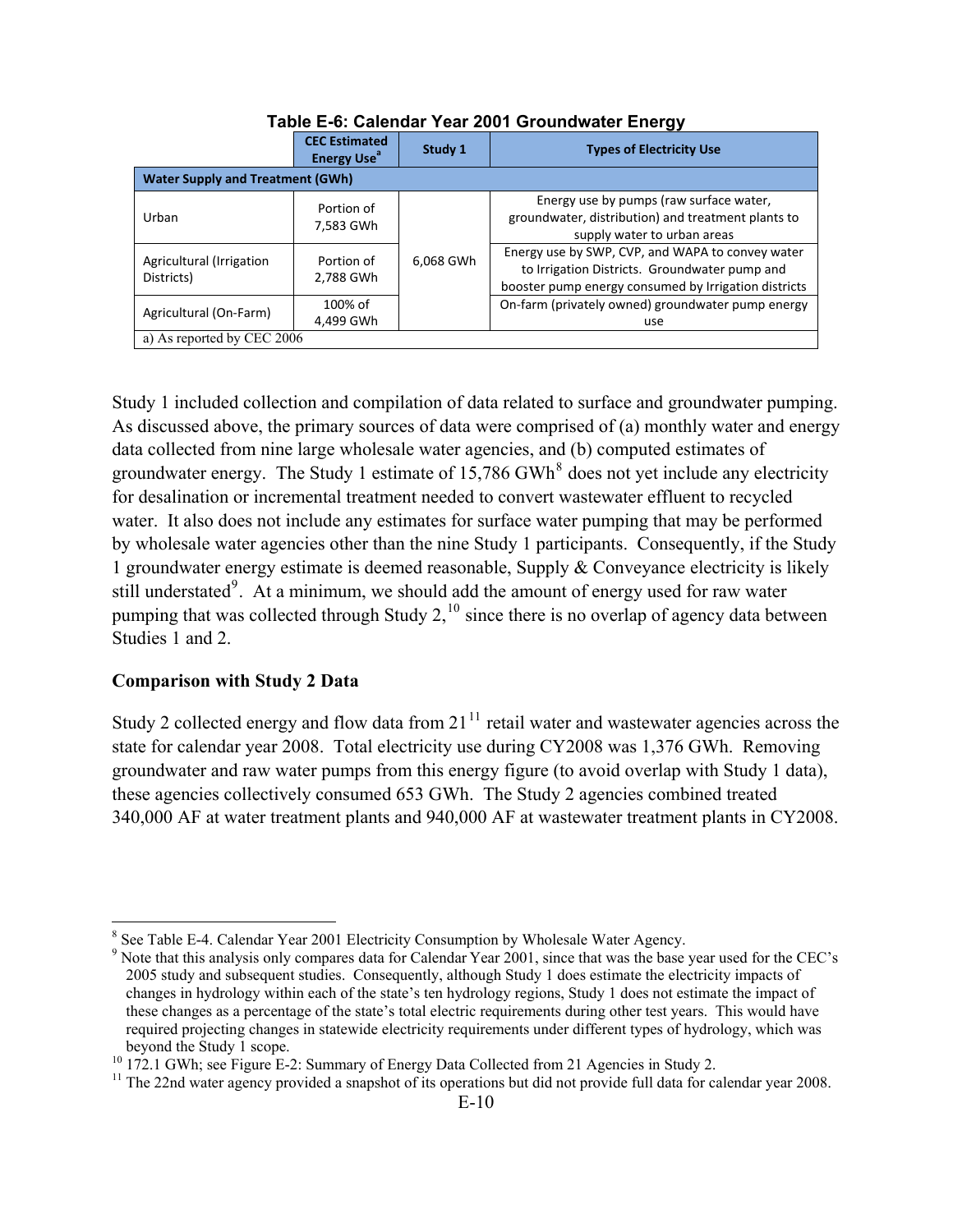| <b>Segment</b>                                                                                                       | <b>Function</b>               | <b>Energy Use (GWh)</b> |  |  |
|----------------------------------------------------------------------------------------------------------------------|-------------------------------|-------------------------|--|--|
| Supply & Conveyance                                                                                                  | Groundwater                   | 551.7                   |  |  |
|                                                                                                                      | Raw Water Pumping             | 172.1                   |  |  |
| Treatment                                                                                                            | <b>Water Treatment Plants</b> | 41.1                    |  |  |
| Distribution                                                                                                         | <b>Booster Pumps</b>          | 146.8                   |  |  |
|                                                                                                                      | Pressure System Pumps         | 10.6                    |  |  |
| <b>Subtotal Upstream from End Users</b>                                                                              | 922                           |                         |  |  |
| Wastewater Systems                                                                                                   | <b>Wastewater Collection</b>  | 28.9                    |  |  |
|                                                                                                                      | <b>Wastewater Treatment</b>   | 424.5                   |  |  |
| <b>Recycled Water Systems</b>                                                                                        | Recycled Water Pumps          | 1.1                     |  |  |
| <b>Subtotal Downstream from End Users</b>                                                                            | 454                           |                         |  |  |
| <b>Total Energy Quantified by Study 2 Agencies</b>                                                                   |                               | 1,376                   |  |  |
| Note: The 551.7 GWh for groundwater pumping is presumed included in the Study 1 estimates<br>for groundwater energy. |                               |                         |  |  |

| Figure E-2: Summary of Energy Data Collected from 21 Agencies in Study 2 |
|--------------------------------------------------------------------------|
|--------------------------------------------------------------------------|

Since Study 2 did not collect data for calendar year 2001, it isn't possible to perform a direct correlation of the data collected through Study 2 with the CEC's 2001 electricity estimates. In addition, since the selection of agencies for participation in Study 2 was not based on a statistical sample, there is no basis for extrapolating the Study 2 results to statewide estimates of electricity consumption.

We can, however, compare the quantity of water and wastewater treated by the 21 participating water and wastewater agencies to statewide numbers recorded by DWR in its regional water balances to make some hypotheses and make some recommendations:

*Water Treatment*. During calendar year 2001, California consumed 8,610,000 AF of water for urban uses.<sup>[12](#page-11-1)</sup> Not all water applied to beneficial uses is treated. For example, depending on the quality, groundwater can often be directly applied to end uses. Study 2 found that 41.1 GWh was needed during calendar year 2008 to treat 340,000 AF of water – less than 4% of California's urban water demand for that year.<sup>[13](#page-11-0)</sup> If we conservatively assume that  $30\%$  of urban

1

<span id="page-11-1"></span><sup>&</sup>lt;sup>12</sup> DWR Bulletin 160, California Water Balances.

<span id="page-11-0"></span><sup>&</sup>lt;sup>13</sup> Based on treatment operations reported by 7 retail water agencies.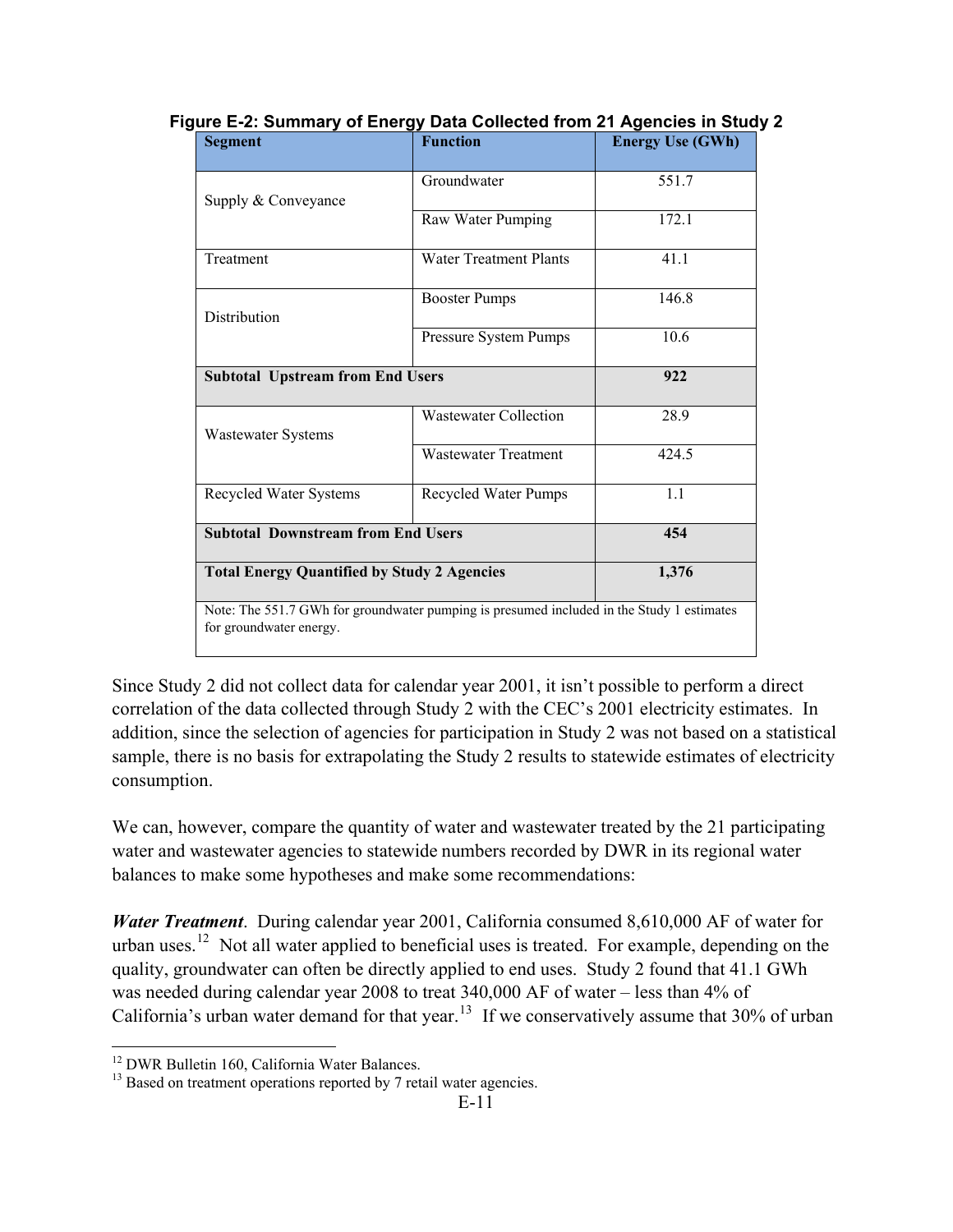water needed to be treated before it can be used,<sup>[14](#page-12-1)</sup> 2.583 MAF of water would need to be treated. Presuming there is a basis for scaling up the Study 2 sample, 312 GWh would be needed to treat water statewide to serve urban water uses.

*Wastewater Treatment*. Also during calendar year 2001, California consumed 5,296,000 AF of water for indoor urban uses (residential interior, commercial and industrial).<sup>[15](#page-12-0)</sup> The predominant portion of indoor water uses are discharged to sewers for transport to wastewater treatment plants. Study 2 accounted for 940,000 AF of wastewater treatment (17.7% of the wastewater volume statewide) by 8 large sanitation agencies. This sample of wastewater treatment plants consumed 453 GWh (22% of the total electric consumption reported by the CEC's 2005 study for this segment of the water use cycle). This data reveals Study 2 data collected generally aligns with the CEC data regarding wastewater treatment energy use; thus, there is no basis for adjusting the amount of electricity used for wastewater treatment.

*Water & Wastewater Distribution*. Both Studies 1 and 2 indicate wide variability in the amount of energy needed to transport water and wastewater. Study 1 provided detailed data about conveyance energy. Study 2 provided additional data about distribution energy. While we have no basis for extrapolating the amount of distribution energy reported through Study 2 to the entire state, we can say that the amount of electricity reported by the CEC's 2005 study for Water Supply & Treatment is understated, since the total amount of electricity requirements identified by Study 1 for the Supply & Conveyance segments alone, exceeded the total amount of electricity use CEC previously estimated (see Table E-5). Data is insufficient to determine how the Study 2 results should be used to estimate statewide electricity use for potable retail water distribution. However, we know that water distribution systems accounted for 157 GWh to serve 4% of the state's urban water demand. As a consequence, we know that a significant adjustment is needed to this segment. Although we have no basis for determining what that adjustment should be, we recommend using 1,000 GWh at this time, as a placeholder.

# **E.3 Summary of Findings**

Although it is not possible to directly reconcile the results of Studies 1 and 2 with the CEC's estimates, we believe there is sufficient basis for determining that the amount of energy used by the Supply & Conveyance segment of the water use cycle is likely higher than the amount originally estimated by the CEC in 2005. The primary source of the difference is likely attributable to groundwater energy. For consistency, we recommend reallocating 4,499 GWh of electricity from agricultural water end use to Supply & Conveyance. We also recommend increasing Supply & Conveyance electricity by the 172 GWh of raw water pumping identified through participating agencies in Study 2. This brings the total amount of electricity for the

<span id="page-12-1"></span><span id="page-12-0"></span><sup>&</sup>lt;sup>14</sup> Many surface and groundwater sources do not need much treatment.<br><sup>15</sup> DWR Bulletin 160, California Water Balances.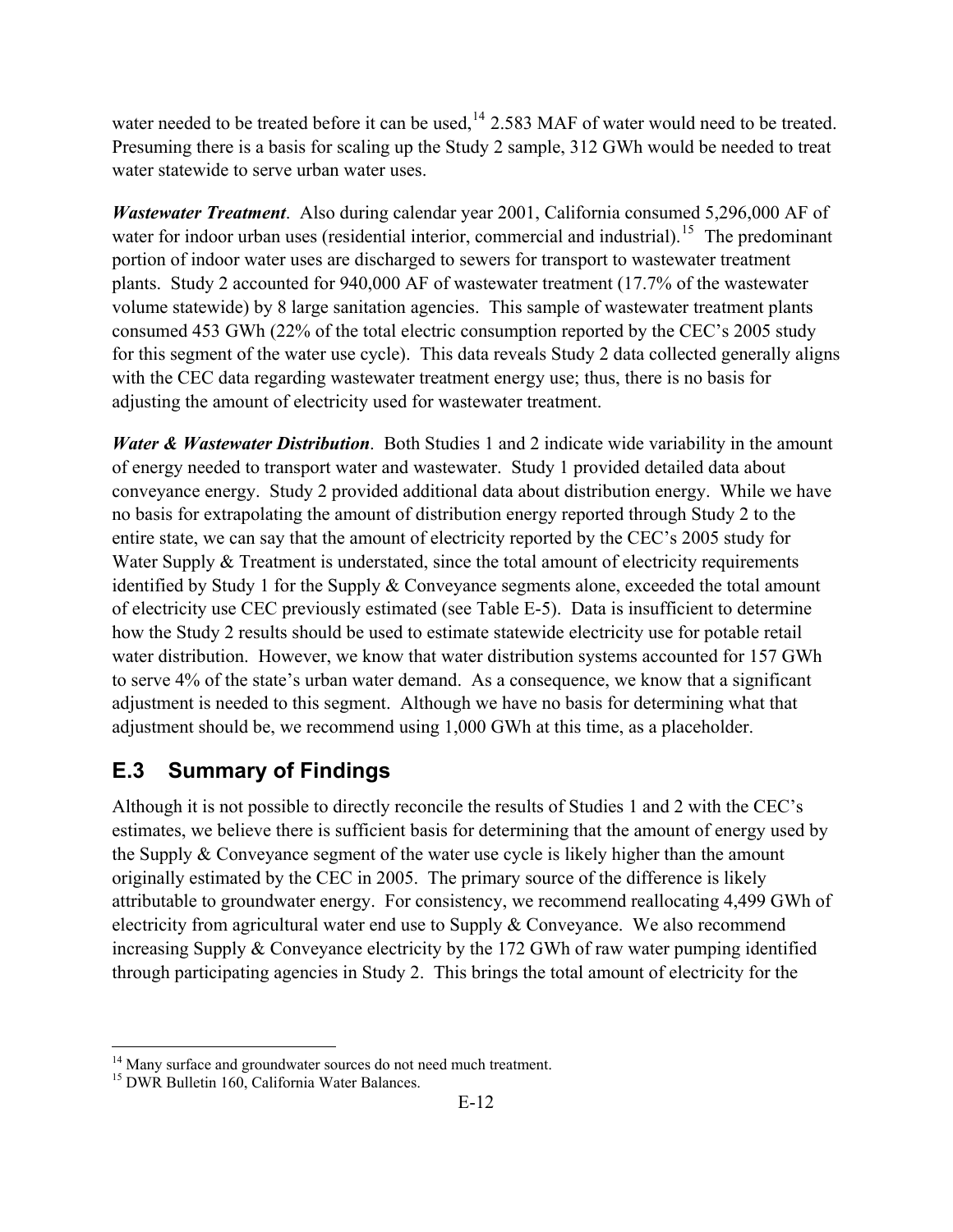Supply & Conveyance segment to 15,958 GWh<sup>[16](#page-13-0)</sup>, *before* accounting for any reallocations of treatment electricity for desalting water or treating wastewater effluent to levels needed to use recycled water.

Table E-7 documents the detailed adjustments that we recommend to the allocated electricity use by the water sector. Note that although we believe certain segments of the water use cycle are understated, we do not have sufficient information to determine that the electricity that is used by the water sector should be reallocated from water end uses or from other energy end uses in the CEC's energy database. Consequently, although we do recommend reallocating electricity use among segments of the water use cycle, we do not have a basis for recommending increasing the 19.2% estimate of water-related electricity as a percentage of the state's total electricity requirements.

<span id="page-13-0"></span><sup>&</sup>lt;sup>16</sup> Add the 15,786 GWh from Table E-3: Calendar Year 2001 Electricity Consumption by Wholesale Water Agency (Study 1) to 172.1 GWh in raw water pumping (Study 2).